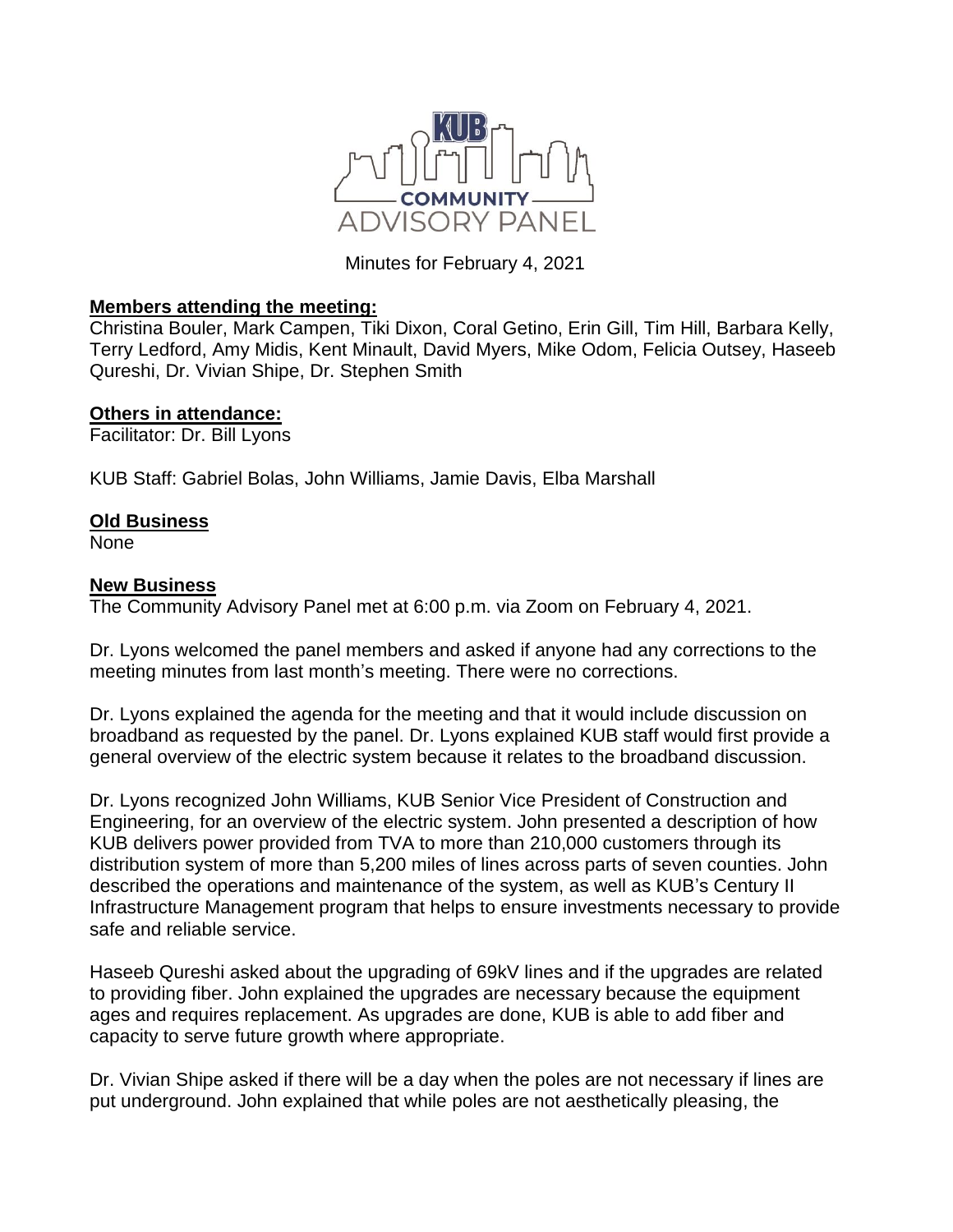expense of putting lines underground is very high, and this affects affordability of service for the customers. The cost of putting lines underground also affects affordability for other companies that attach their equipment to KUB poles. Therefore, KUB does not typically put lines underground unless it is being paid for by the developer or in cases where the cost of maintaining the overhead line is greater than putting it underground.

Dr. Lyons asked John to talk about the other attachments to KUB poles and how these companies are charged. John explained there are a variety of other utilities who attach to KUB's poles and the processes for charging for them. The other question was if solar power will ever allow the number of poles to be reduced. John noted the poles are a function of holding the wires serving the customers as well as the other attachers.

Kent Minault noted that John mentioned KUB's existing fiber network and asked if this could be used for KUB to provide broadband service to customers or if KUB would have to start over in building a new system to provide broadband. John explained the next presentation would provide more information to answer this question.

Tiki Dixon noted factors that increase costs for customers and asked if there is anything in the future that could decrease rates for customers. John shared that more information on rates will be covered in a future panel meeting, and he was not prepared to answer this question in too much detail. He noted as with most things, costs typically rise rather than come down, however, KUB is very mindful of cost impacts on customers and always working on ways to keep costs as low as possible for customers.

Haseeb Qureshi asked about adding capacity to the system and the cost for customers. John discussed the way capacity at substations is determined by evaluating the current customers to be served as well as potential for growth. Capacity is also needed for times when equipment must be taken out of service for maintenance and load has to be shifted.

Erin Gill expressed appreciation for KUB's investment in the infrastructure and not deferring maintenance in a way that would negatively impact the community.

Dr. Lyons recognized Jamie Davis, KUB Vice President and Assistant to Chief Technology Officer, to present information on the potential for KUB to provide broadband service. Jamie explained many other municipal utilities across the state are now offering broadband and broadband has become an essential service for customers. Adding broadband at KUB would require a fifth utility division and approval by the KUB Board, TVA, and City Council. He explained the electric division would support the fiber assets, and the fiber division would pay for its costs. Jamie noted KUB will conduct a customer input process before making this decision, and the undertaking is expensive. It would require a balance of rates and debt to fund the \$500 million investment. It is expected to add 200 new jobs at KUB, and customers would be served as the system is built.

Tiki Dixon asked how other competitors feel about KUB getting in the broadband business and why KUB would not just buy its way into it by acquiring another business? Jamie noted the competitors are not going to like KUB getting into the fiber business. As far as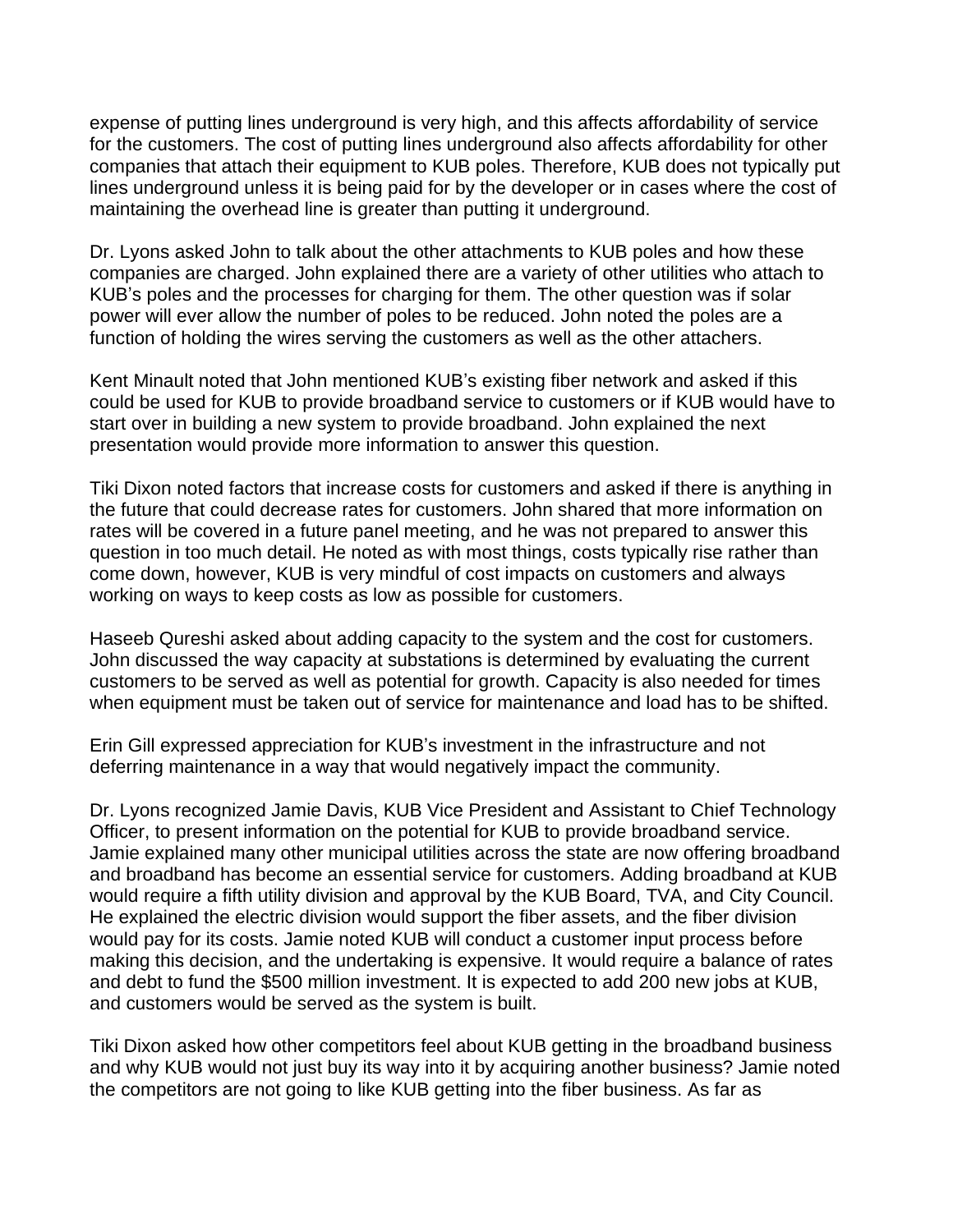purchasing other systems, Jamie noted the other systems do not provide fiber to home which is important for the high speed service many customers are lacking.

Dr. Vivian Shipe asked what can be done to gain community support. Jamie explained KUB will provide many opportunities for input, and this panel will also be helpful in providing that. He emphasized this is something KUB wants to do only if it is clear this is something the community wants KUB to provide.

Dr. Stephen Smith shared that he has toured the Chattanooga Electric Power Board (EPB) system and noted the environmental benefits of a self-healing grid and not having to roll trucks as often. He noted how the pandemic has highlighted the need for high speed services, and he feels municipal broadband is beneficial to the community. He noted benefits for education and encouraged KUB to work quickly to move in this direction. He also noted while competitors will be upset, it is the right thing to do.

Amy Midis asked if it was accurate Chattanooga received a grant that helped them with their broadband service and also why so much of the municipal broadband outside of Chattanooga is in rural areas. Jamie explained it is accurate EPB received a \$110 million grant from the Department of Energy that was of significant help in expediting their fiber system. He also noted the lack of other broadband services in rural areas and the necessity for municipal utilities to provide it.

Tiki Dixon asked what the return on investment would be. Jamie discussed the great economic benefit and stability in electric rates that are important benefits aside from a direct return on investment. For example, EPB has 70% of the market share, and they have not had to raise their electric rates in a number of years because of the positive impact of fiber service.

Dr. Stephen Smith echoed Jamie's mention of the symbiotic relationship between the electric and fiber systems and how much it has helped in Chattanooga to keep electric rates stable.

Haseeb Qureshi asked how soon KUB could start delivering service. Jamie explained it would take about seven years for the full system to be built. Haseeb asked how soon it could start attracting business to the area. Jamie noted Mike Odom may be able to share his opinion on this question.

Kent Minault noted equity issues in making later decisions for how quickly to serve different customer segments such as the underserved and businesses. Kent also addressed Tiki's earlier question about reducing electric rates and stated that one thing that helps reduce rates is electric vehicles.

Dr. Stephen Smith asked about the critical path for a go / no-go decision. Jamie explained it is partly KUB's research to be comfortable with the business plan. Then, the State Comptroller must review the business plan and has 60 days to do so. Afterward, a public